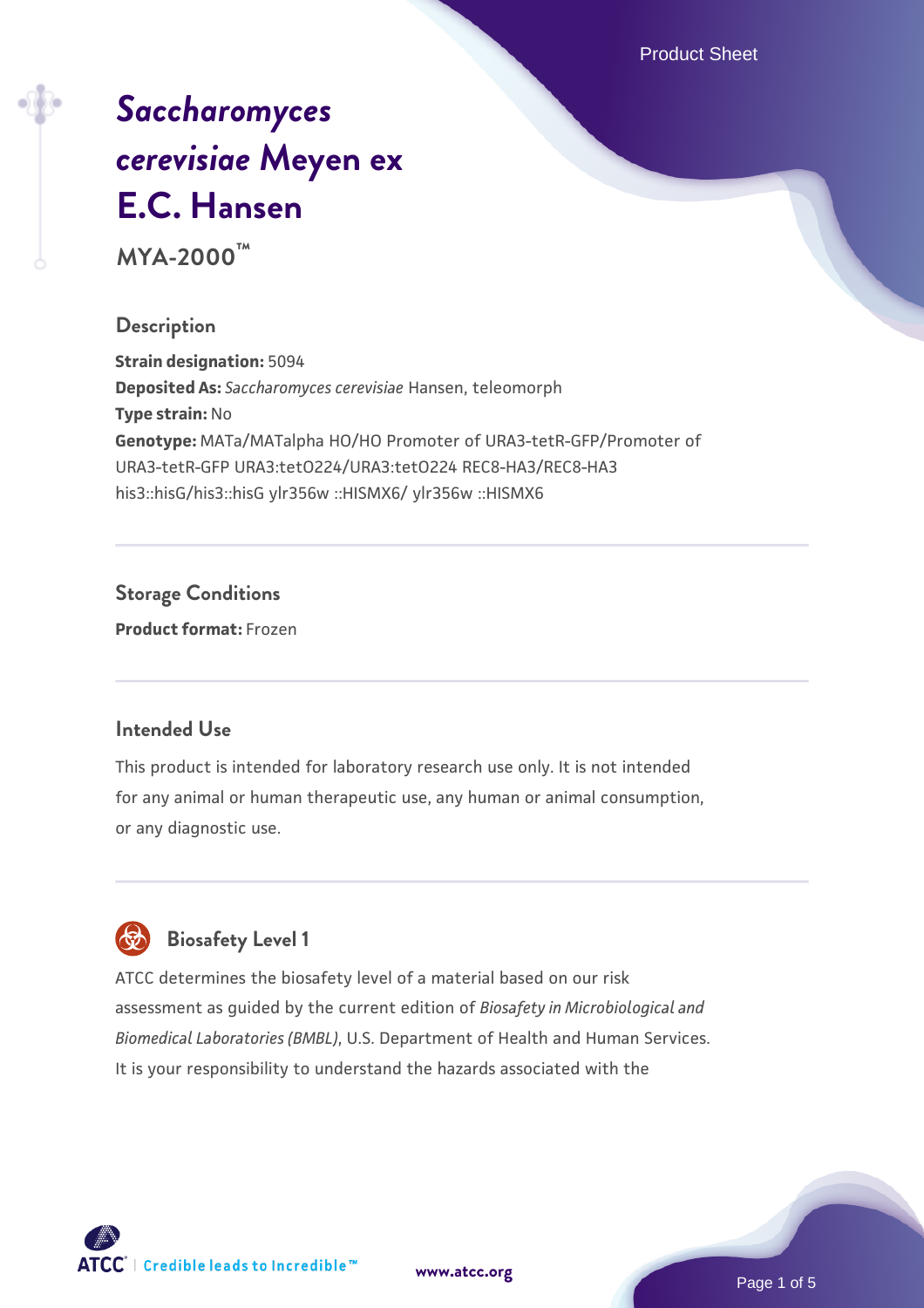material per your organization's policies and procedures as well as any other applicable regulations as enforced by your local or national agencies.

ATCC highly recommends that appropriate personal protective equipment is always used when handling vials. For cultures that require storage in liquid nitrogen, it is important to note that some vials may leak when submersed in liquid nitrogen and will slowly fill with liquid nitrogen. Upon thawing, the conversion of the liquid nitrogen back to its gas phase may result in the vial exploding or blowing off its cap with dangerous force creating flying debris. Unless necessary, ATCC recommends that these cultures be stored in the vapor phase of liquid nitrogen rather than submersed in liquid nitrogen.

## **Certificate of Analysis**

For batch-specific test results, refer to the applicable certificate of analysis that can be found at www.atcc.org.

#### **Growth Conditions**

**Medium:**  [ATCC Medium 1245: YEPD](https://www.atcc.org/-/media/product-assets/documents/microbial-media-formulations/1/2/4/5/atcc-medium-1245.pdf?rev=705ca55d1b6f490a808a965d5c072196) **Temperature:** 25°C

## **Handling Procedures**

Frozen vials should either be thawed immediately or stored in liquid nitrogen. If liquid nitrogen storage facilities are not available, frozen vials may be stored at or below -70°C. **Do not under any circumstance store**



**[www.atcc.org](http://www.atcc.org)**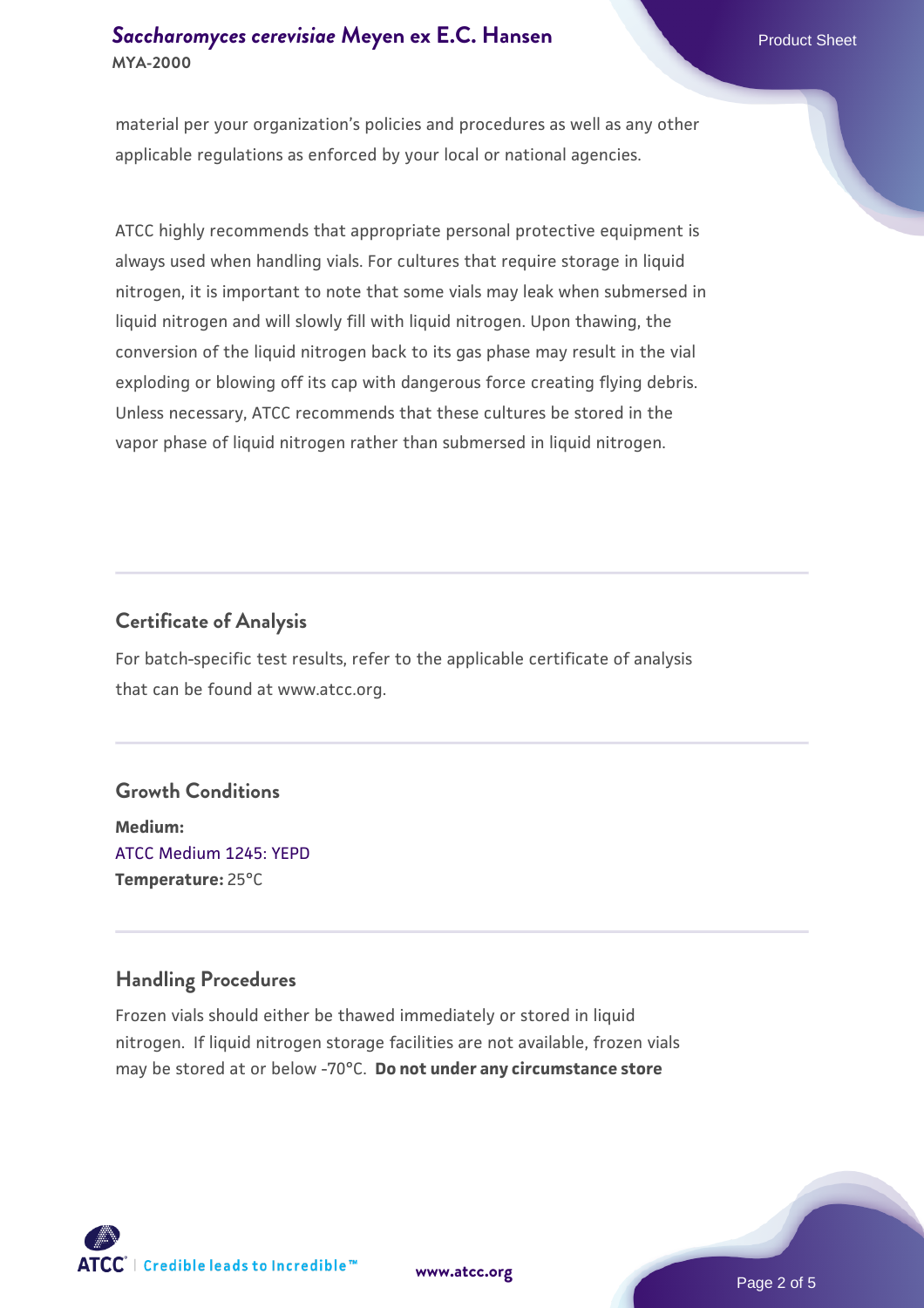**frozen vials at refrigerator freezer temperatures (generally -20°C) for longterm storage.** Long-term storage of frozen material at this temperature will result in the death of the culture.

1. To thaw a frozen vial, place it at room temperature or in **30°C** water bath (not submerged), until just thawed (around **90 seconds**).

2. Immediately after thawing, aseptically transfer the culture into a test tube or plate with medium recommended.

3. Incubate the test tube or plate at the temperature recommended (**25- 28°C**).

## **Material Citation**

If use of this material results in a scientific publication, please cite the material in the following manner: *Saccharomyces cerevisiae* Meyen ex E.C. Hansen (ATCC MYA-2000)

#### **References**

References and other information relating to this material are available at www.atcc.org.

#### **Warranty**

The product is provided 'AS IS' and the viability of ATCC® products is warranted for 30 days from the date of shipment, provided that the customer has stored and handled the product according to the information included on the product information sheet, website, and Certificate of Analysis. For living cultures, ATCC lists the media formulation and reagents that have been found to be effective for the product. While other unspecified media and reagents may also produce satisfactory results, a



**[www.atcc.org](http://www.atcc.org)**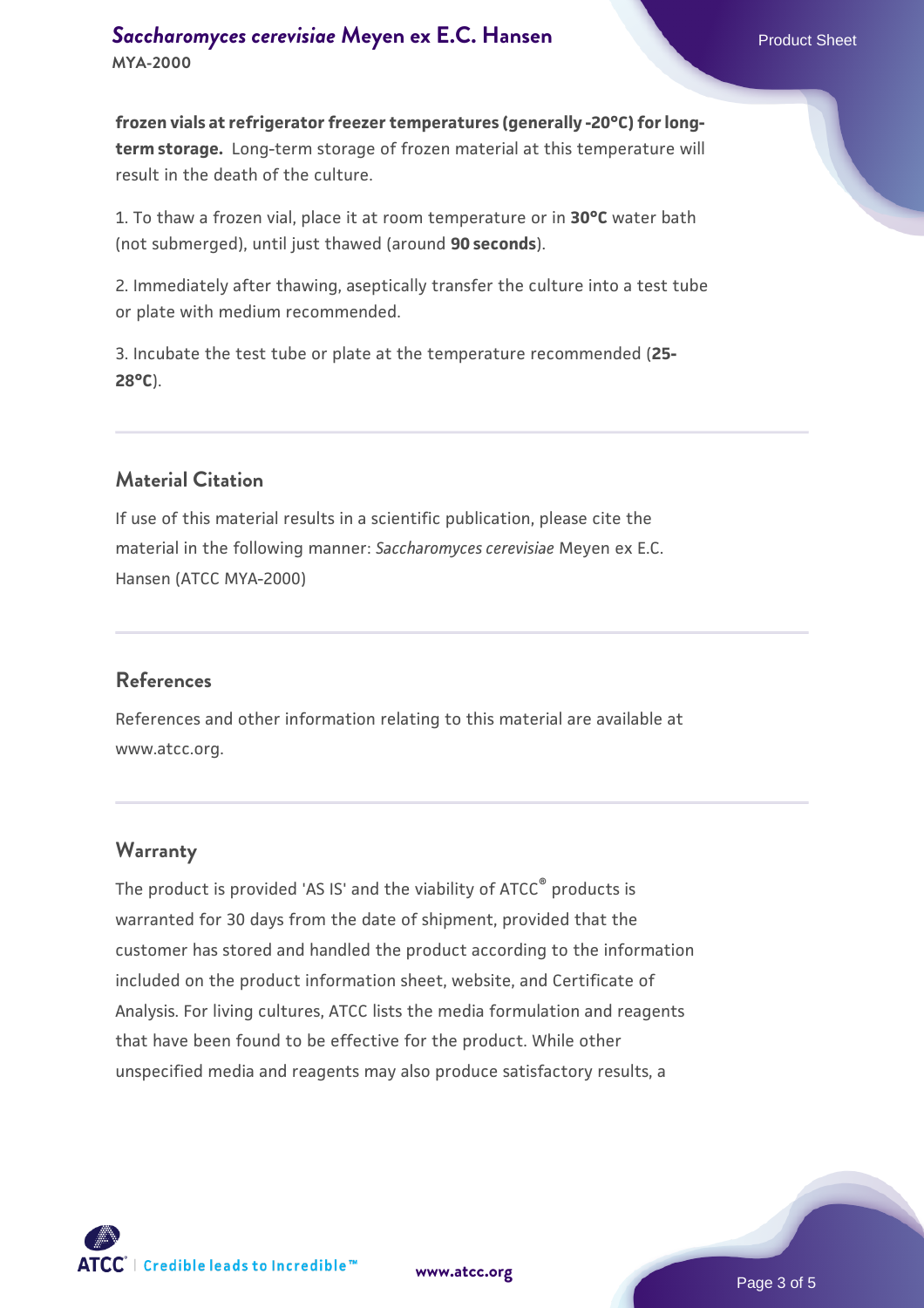change in the ATCC and/or depositor-recommended protocols may affect the recovery, growth, and/or function of the product. If an alternative medium formulation or reagent is used, the ATCC warranty for viability is no longer valid. Except as expressly set forth herein, no other warranties of any kind are provided, express or implied, including, but not limited to, any implied warranties of merchantability, fitness for a particular purpose, manufacture according to cGMP standards, typicality, safety, accuracy, and/or noninfringement.

#### **Disclaimers**

This product is intended for laboratory research use only. It is not intended for any animal or human therapeutic use, any human or animal consumption, or any diagnostic use. Any proposed commercial use is prohibited without a license from ATCC.

While ATCC uses reasonable efforts to include accurate and up-to-date information on this product sheet, ATCC makes no warranties or representations as to its accuracy. Citations from scientific literature and patents are provided for informational purposes only. ATCC does not warrant that such information has been confirmed to be accurate or complete and the customer bears the sole responsibility of confirming the accuracy and completeness of any such information.

This product is sent on the condition that the customer is responsible for and assumes all risk and responsibility in connection with the receipt, handling, storage, disposal, and use of the ATCC product including without limitation taking all appropriate safety and handling precautions to minimize health or environmental risk. As a condition of receiving the material, the customer agrees that any activity undertaken with the ATCC product and any progeny or modifications will be conducted in compliance with all applicable laws, regulations, and guidelines. This product is provided 'AS IS' with no representations or warranties whatsoever except as expressly set forth herein and in no event shall ATCC, its parents, subsidiaries, directors, officers, agents, employees, assigns, successors, and affiliates be liable for indirect,